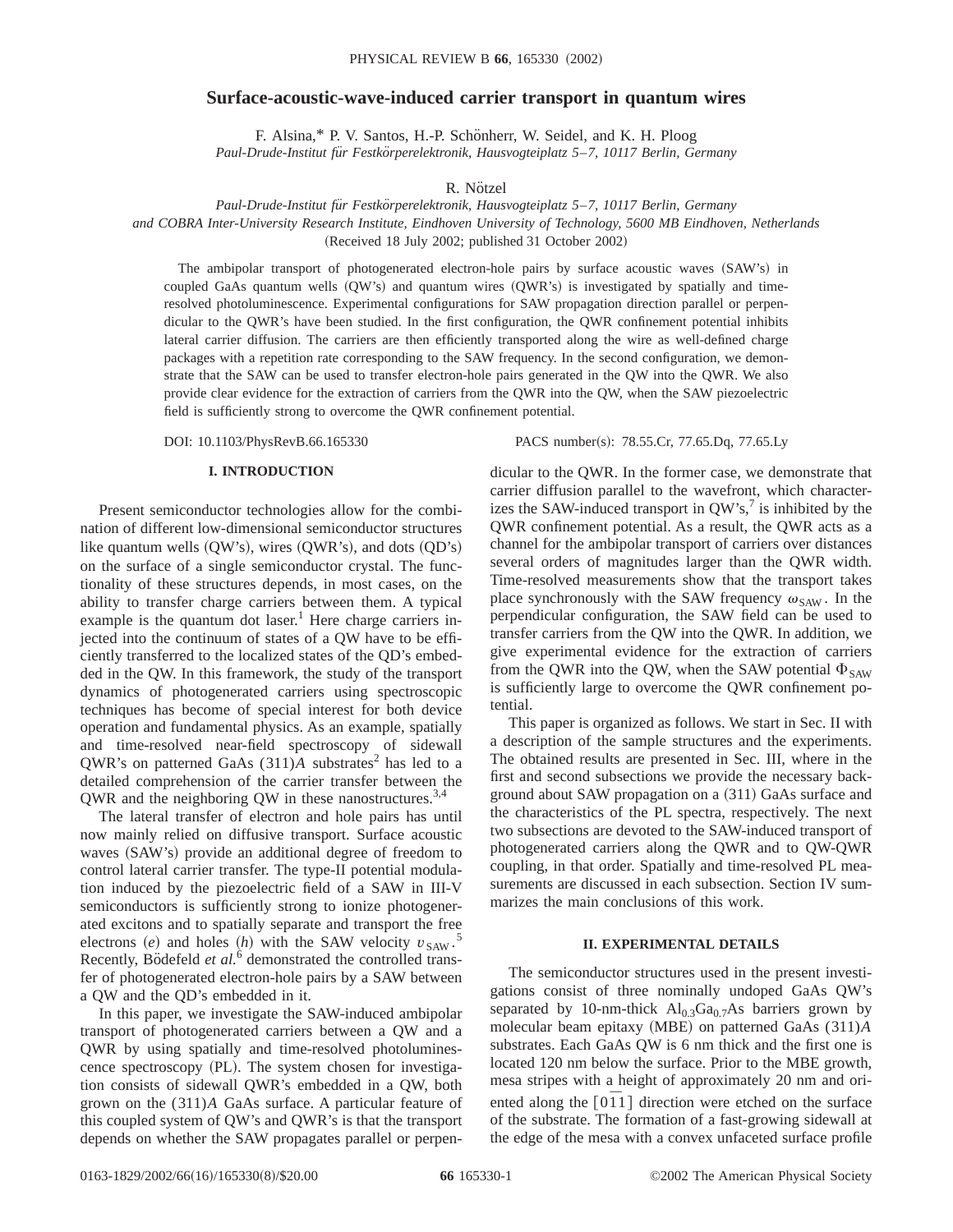

FIG. 1. Structure of sidewall QWR sample on patterned (311)*A* GaAs substrates with interdigital transducers (IDT's) for the generation of SAW's.

results in a vertical stack of quasiplanar lateral QWR's, which are twice as thick as the QW's and with lateral extension of approximately 50 nm. Further details about the fabrication and electronic properties can be found in Ref. 2. The separation between adjacent wires, which is determined by the original mesa patterning, is 20  $\mu$ m.

SAW's propagating either parallel or perpendicular to the  $QWR$ 's on the  $(311)$  surface were generated by aluminum split-finger interdigital transducers (IDT's) deposited on the sample surface, as illustrated in Fig. 1. The IDT's were designed for operation at a wavelength  $\lambda_{SAW}$  of 5.6  $\mu$ m. This corresponds to a frequency  $\omega_{\text{SAW}} / (2\pi)$  at 12 K of 533 and 434 MHz for the  $[0\overline{1}1]$  and  $[\overline{2}33]$  directions, respectively, of the (311) surface. Each split-finger IDT consists of 700 aluminum electrode pairs with an aperture of 120  $\mu$ m. In the following, we will specify the acoustic power in terms of the nominal radio-frequency (rf) power  $P_{\text{rf}}$  applied to the IDT's, which does not take into account the coupling losses due to electrical mismatch.

The investigations were conducted by performing spatially and time-resolved PL to dynamically probe the spatial distribution of carriers during transport by a SAW. PL measurements were carried out at 12 K using a microscope with adjustable illumination and detection areas, each with a diameter of about 2  $\mu$ m. The adjustable separation between the illumination and detection spots allows us to investigate the ambipolar carrier transport within a length scale of a few  $\mu$ m's.<sup>7,8</sup> Excitation below the Al<sub>0.3</sub>Ga<sub>0.7</sub>As barriers was provided by the continuous radiation from a Ti:sapphire laser  $(\lambda_L = 750 \text{ nm})$  or by a pulsed semiconductor laser  $(\lambda_L$  $=687$  nm) with a pulse width of 75 ps. The time-averaged PL was detected using a cooled charge-coupled-device detector. For time-resolved measurements, an avalanche photodiode  $(APD)$  with time resolution of approximately 0.35 ns was used as detector. In this case, the APD was synchronized with the rf generator employed to drive the IDT's.

# **III. RESULTS**

#### **A. SAW propagation**

The experimental configuration in Fig. 1 presupposes that SAW's with longitudinal piezoelectric fields can be generated along the  $x=[0\overline{1}1]$  and  $y=[\overline{2}33]$  directions of the (311) surface. These directions are not equivalent with respect to the SAW modes. $9,10$  In order to investigate the SAW

TABLE I. Propagation properties of SAW's along the *x*  $=$ [0 $\overline{1}$ ] and  $y =$ [ $\overline{2}$ 33] directions of the (311) GaAs surface obtained from rf-transmission and reflection measurements.  $v_{SAW}$  is the measured SAW propagation velocity.  $r_a$  and  $r_f$  denote the measured acoustic power and the calculated peak value of the longitudinal piezoelectric field, respectively, normalized to those for a Rayleigh SAW propagating along the  $[011]$  direction of the  $(100)$ surface (last row).  $r_a$  was determined from the  $S_{11}$  rf-reflection coefficient.

| Prop. $dir.$<br>surface     | $v_{\text{SAW}}$<br>(m/s) | $r_a$ | $r_f$ |
|-----------------------------|---------------------------|-------|-------|
| $\lceil 01 \rceil / (311)$  | 2932                      | 1.0   | 1.03  |
| $\lceil 233 \rceil/(311)$   | 2677                      | 0.42  | 0.785 |
| $\lceil 011 \rceil / (100)$ | 2862                      | 1.0   | 1.0   |

propagation properties, identical SAW delay lines were also deposited on plain  $(311)$  GaAs as well as on  $(100)$  GaAs substrates. The SAW velocities for the different configurations are listed in Table I. These velocities were obtained from measurements of the rf-transmission across the delay lines using a network analyzer. While comparable propagation velocities along  $\langle 110 \rangle$  directions are observed for the  $(100)$  (denoted as the  $[011]/(100)$  mode) and  $(311)$  $(10\bar{1}1/(311) \text{ mode})$  surfaces, the velocity along the  $[233]$ axis of the  $(311)$  surface  $([\overline{2}33]/(311)$  mode) is considerably lower. The third column of the table shows the effective coupling coefficient  $r_a$  relative to that of the  $[011]/(100)$ mode.  $r_a$  specifies the fraction of the applied  $r_f$  power that is coupled into the acoustic mode (equal IDT's were employed for the different SAW propagation directions).  $r_a$  was determined from the dip in the  $S_{11}$  rf-reflection coefficient of the IDT's at the SAW resonance frequency. As for the propagation velocity,  $r_a$  is also considerably smaller for the  $\left[\frac{233}{(311)}\right]$  mode.

Further information about the SAW properties were obtained from numerical calculations of the SAW fields. The latter show that while the  $\left[233\right]/(311)$  and  $\left[011\right]/(100)$ modes are strongly localized on the sample surface, the  $[0\bar{1}1]/(311)$  one is a leaky mode (or pseudosurface wave) with a low attenuation coefficient.<sup>10</sup> The ratio between the  $r_a$ for the  $\left[\frac{233}{(311)}\right]$  and  $\left[\frac{010}{(311)}\right]$  of 0.42 compares reasonably well with the calculated value of 0.53 reported in Ref. 10. The last column in Table I shows the amplitude of the SAW piezoelectric field  $r_f$  calculated for a constant SAW acoustic power density.  $r_f$  is also lower for SAW's along the *y* direction of the (311) surface. The longitudinal piezoelectric field  $F_y$  for the  $\left[\frac{233}{(311)}\right]$  mode is by a factor  $r_f\sqrt{r_a}$  $\sim$  0.51 smaller than in the other cases.

#### **B. Photoluminescence spectra**

Figures  $2(a)$  and  $2(b)$  display typical PL spectra recorded from the QWR and from the adjacent QW, respectively. The precise location of the QWR was found by adjusting the exciting laser spot laterally across the mesa edge in order to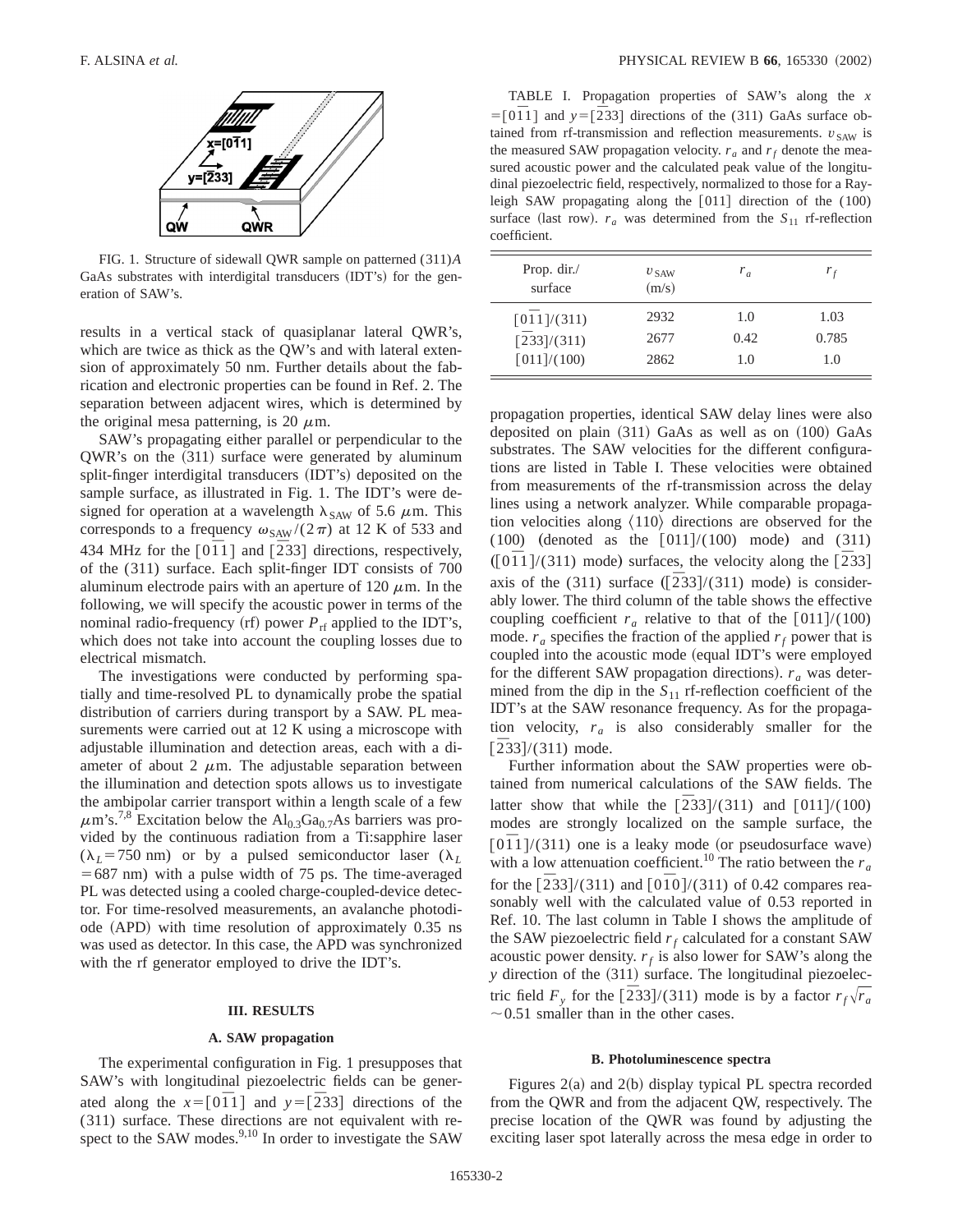

FIG. 2. Photoluminescence spectra recorded in the (a) QWR and (b) QW regions in the absence and in the presence of a SAW.

maximize the QWR PL signal. The emission intensity from the QW has a minimum at this position.

The QWR emission band consists of several sharp peaks separated by a few meV and superimposed on a smooth background. With increasing light intensity, these sharp peaks evolve into a broadened single emission band. The average energy of the emission band changes by as much as 10–15 meV when the laser spot is moved along the QWR axis. These features are attributed to inhomogeneities in the QWR, which lead to potential fluctuations. $11,12$  Emission from localized excitons in wirelike boxes with different lengths in addition to thickness fluctuations account for most of the characteristics of the PL spectrum. The energy variation given by those potential fluctuations is, however, well below the mean value of the QWR lateral confinement potential of about 40 meV, as determined from the energy separation between the PL emission bands in Figs.  $2(a)$  and  $2(b)$ .

Under the influence of a SAW, the PL intensity from both the QWR [Fig. 2(a)] and QW [Fig. 2(b)] becomes strongly suppressed as a consequence of (i) the ionization of the photoexcited excitons<sup>5,13,14</sup> and of  $(ii)$  the sweep of the electronhole pairs out of the microscopic PL detection spot by the longitudinal component of the piezoelectric field, which moves with the SAW propagation velocity  $v_{SAW}$ .<sup>14,15</sup> The latter will be investigated in detail in the remainder of this section. We note that the degree of PL quenching also depends on the excitation intensity due to the partial screening of the piezoelectric field by photogenerated carriers.<sup>14</sup>

### **C. SAW-induced transport along the QWR's**

#### *1. Spatial profiles*

The SAW-induced ambipolar transport of photogenerated carriers in  $(311)$  QW's was investigated by measuring the spatial distribution of the PL excited by a microscopic laser spot.<sup>7,8</sup> In these measurements, the generation spot  $G$  was placed in the SAW propagation path some micrometers away from a semitransparent metal stripe deposited on the sample surface, as illustrated in Fig.  $3(a)$ . The metal stripe shortcircuits the SAW piezoelectric field and thus forces the carries transported by the SAW to recombine.<sup>5</sup>

The contour plots in Figs.  $3(b)$  and  $3(c)$  show the spatial dependence of the integrated PL intensity in the absence and in the presence of a SAW, respectively, obtained when *G* is placed in the QW region and away from the QWR. In the



FIG. 3. Setup for spatially resolved PL measurements on  $(a)$ QW's and (d) QWR's. Spatial dependence of the QW PL generated by a microscopic laser spot (b) in the absence and  $(c)$  in the presence of a SAW. Under the influence of a SAW, the photogenerated carriers are transported along the SAW propagation direction until they recombine close to a metal stripe used to short circuit the piezoelectric field. (e) Ambipolar transport along a GaAs QWR for different SAW intensities specified in terms of the rf power  $P_{\text{rf}}$  applied to the acoustic transducer. The dashed arrows in  $(e)$  indicate recombination sites.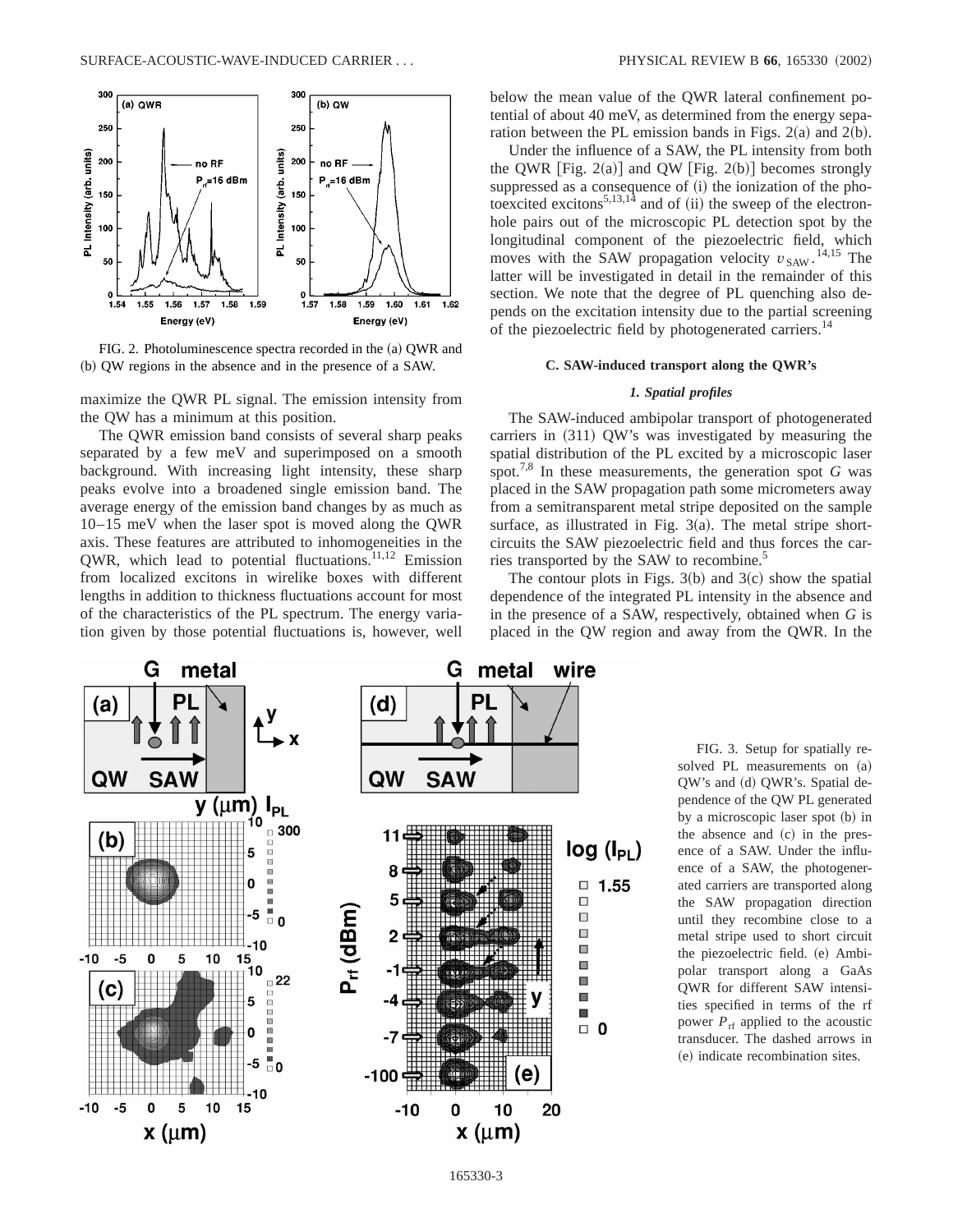

FIG. 4. Integrated PL intensity at the generation position ( $r<sub>G</sub>$ , squares) and near the metal stripe ( $r<sub>m</sub>$ , circles) as a function of the rf power applied to the IDT.  $r_G$  and  $r_m$  are normalized to the total PL intensity in the absence of a SAW. The lines are a guide to the eyes.

absence of a SAW, the PL intensity decays exponentially from *G* with a decay length corresponding to the characteristic exciton diffusion length in the  $QW$ .<sup>8</sup> Under a SAW, the carriers are transported along the SAW propagation direction and recombine near the metal stripe. The increased recombination lifetime and, thus, diffusion length in the direction parallel to the wave fronts expands the recombination region along the *y*-direction.

The recombination area is markedly inhomogeneous in the presence of a SAW. The inhomogeneity is probably due to a distribution of defects in the QW, such as those reported in Ref. 7. In addition, the transport distances in the  $(311)$ QW's are much shorter than those reported in Ref. 7. This is at least in part associated with the smaller width of the QW used in the present studies, which increases the influence of the interfaces on the transport properties.

Similar results for carrier transport along QWR's [cf. Fig.  $3(d)$ ] are illustrated in Fig. 3(e), which shows PL  $(x, y)$  spatial profiles for different values of  $P_{\text{rf}}$ . The extent of the PL profiles along the *y* direction is determined by the experimental spatial resolution. As the SAW amplitude increases, carriers are transported along the QWR from the generation spot to the metal stripe. In contrast to the QW results, diffusion along the *y* direction is inhibited by the lateral barriers of the QWR. As a result, the carriers are transported as welldefined charge packages over large distances along the *x*-direction.

The squares and circles in Fig. 4 show the dependence of the integrated PL intensity at the generation position  $(r_G)$ and close to the metal stripe  $(r_m)$ , as a function of  $P_{\text{rf}}$ .  $r_G$ and  $r_m$  are normalized to the integrated PL intensity in the absence of a SAW. They are associated with the PL quenching ratio and with the carrier transport efficiency from *G* to the metal edge, respectively. While  $r_G$  decreases monotonically with SAW amplitude,  $r_m$  first increases up to a maximum value of about 20% for  $P_{\text{rf}}=2$  dBm, and reduces thereafter. For high  $P_{\text{rf}}$  levels, the piezoelectric field in the QWR under the metal region overcomes the value necessary



FIG. 5. Time-resolved PL for  $(a)$  and  $(b)$  coincident and  $(c)$ spatially separated excitation and detection areas, measured in the configuration of Fig. 3(d). SAW intensities were (a)  $P_{\text{rf}} = 21$  dBm and (b) and (c)  $P_{\text{rf}} = 23$  dBm. Continuous carrier generation was provided by cw illumination.

for ambipolar carrier transport under the metal, thus leading to a reduced carrier recombination probability close to the metal stripe. This effect becomes also evident in the distortion of the PL recombination profiles near the metal in Fig.  $3(e)$  for  $P_{\text{rf}} \ge 5$  dBm, where a spreading of the profiles along the SAW propagation direction is observed.

The transport efficiency is further affected by potential fluctuations in the QWR, which may act as carrier traps and induce recombination. In the PL profiles of Fig.  $3(e)$ , these potential inhomogeneities appear as bright recombination sites along the SAW propagation (see dashed arrows). The trapping and recombination probabilities reduce with the intensity of the SAW, as the piezoelectric potential becomes strong enough to overcome the barriers imposed by the fluctuations.

#### *2. Carrier dynamics*

In Sec. III C 1, the ambipolar transport of carriers by a SAW was investigated in the static limit. Further information about the transport dynamics is obtained from time-resolved experiments. Figures  $5(a)$  and  $5(b)$  show time-resolved PL traces measured for two different SAW amplitudes in the experimental configuration of Fig.  $3(d)$ . The measurements were performed using cw-laser excitation at a position *G* and by collecting the PL at the same position (confocal detection) using an APD. The PL detection energy was set at the maximum of the PL intensity. The SAW field modulates the PL signal at the fundamental frequency  $\omega_{\text{SAW}}$  yielding pulses separated by the SAW period  $T_{SAW}$ = 1.9 ns. The modulation is superimposed on a background, which becomes to a large extent suppressed as the SAW amplitude is increased [cf. Fig.  $5(b)$ ]. The suppression is related to an increase of the exciton ionization and the carrier transport efficiency with the magnitude of the piezoelectric field. The larger intensity of the trace in Fig.  $5(c)$ , which is recorded near the edge of the metal stripe (situated 8  $\mu$ m away from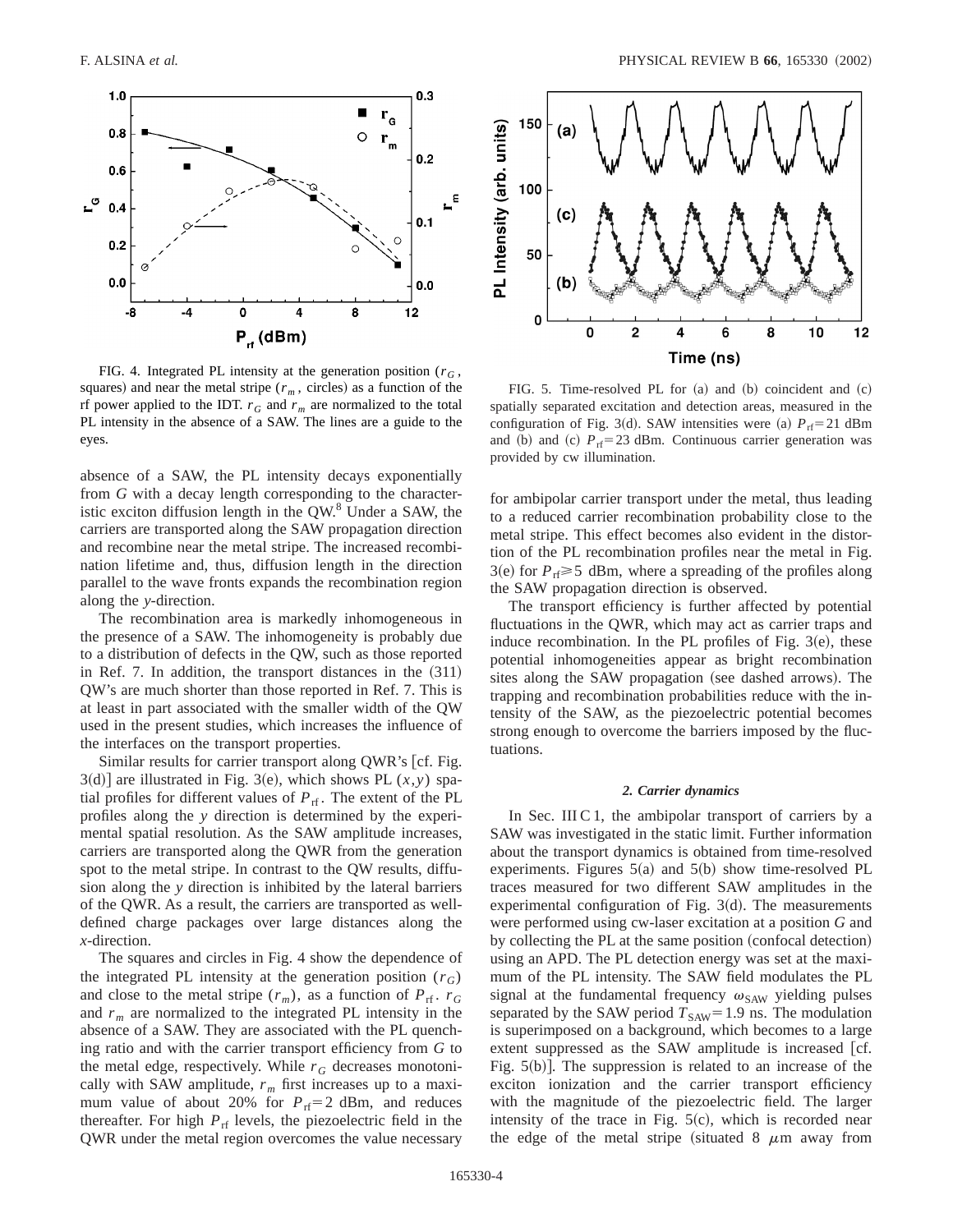

FIG. 6. Time-resolved PL recorded after pulsed illumination for (a) and (b) coincident and (c) spatially separated excitation and detection areas, measured in the configuration of Fig.  $3(d)$ .

the generation spot along the SAW propagation direction) supports this assertion. The relative phase between the traces for confocal and remote detection differs by 180°. The phase shift is associated with the distance between the generation and detection position of approximately  $3\lambda_{SAW}/2$ , which induces a delay of  $3T_{SAW}/2$  for the SAW propagation time.

The time dependence of the PL emission is similar to that observed in  $QW$  structures.<sup>16</sup> As in the QW case, it is attributed here to the dynamic distribution of the electron  $(n)$  and hole  $(p)$  densities in the SAW potential, which are controlled by the piezoelectric field and by the transport properties of the carriers. Due to the high mobility of the electrons, *n* is expected to peak at the maximum of the piezoelectric potential. In contrast, the lower mobility of the holes leads to a much wider distribution of *p* in the SAW potential. As a consequence, the recombination probability (proportional to the product  $np$ ) peaks at the same position as the electron concentration *n*, i.e., the PL traces reflect the electron distribution in the piezoelectric potential.

Further evidence for the mechanism described in the previous paragraph is obtained from time-resolved measurements with pulsed illumination. Figures  $6(a)$  and  $6(b)$  display time-resolved PL traces measured in the confocal configuration after pulsed excitation in the absence and presence of a SAW, respectively. The rising time of the PL signal is determined by the finite resolution of the time-resolved setup. The reference time  $t=0$  was calibrated by measuring the reflectance of the laser pulse used to excite the PL. Both PL traces in Figs.  $6(a)$  and  $6(b)$  show exponential decays with comparable decay times of 0.70 ns and 0.55 ns, respectively. As a consequence of the PL quenching, the trace in the presence of a SAW is narrower and has a lower peak amplitude.

In contrast to the PL detected at the generation spot, a PL trace recorded remotely at the edge of the metal stripe [Fig.  $6(c)$ ] shows a series of pulses with a repetition rate corresponding to the SAW period  $T_{SAW}$ . The delay of the arrival of the first pulse is related to the transport time of the carriers from the generation to the detection spot close to the metal.

The appearance of several PL pulses for a single generation pulse in Fig.  $6(c)$  indicates that not all photogenerated carriers are transported within a single cycle of the SAW. A similar spreading of the detection time was observed recently by Rotter *et al.*<sup>17</sup> during the unipolar transport of electrons by SAW's in two-dimensional electron gases for low SAW amplitudes. In the case of ambipolar transport investigated here, the presence of several pulses is attributed to the partial screening of the piezoelectric field by photogenerated carriers. The high carrier concentration created by the pulsed illumination partially screens the piezoelectric field near the generation spot. As a consequence, only a fraction of the carriers is transported in the first SAW cycle after the laser pulse. The remaining carriers are then transported during the subsequent SAW cycles, when the screening effect is reduced. The small degree of PL quenching under a SAW shown in Figs.  $6(a)$  and  $6(b)$  corroborates this statement. In addition, PL spectra recorded under the same excitation conditions show, instead of the characteristic sharp peaks in Fig.  $2(a)$ , a broad emission line, giving further evidence that a high-excitation power density is applied.

# **D. SAW-induced transfer between QW's and QWR's**

### *1. Spatial profiles*

The experimental configuration of Fig.  $7(a)$ , where the SAW propagates perpendicular to the QWR, allows for the study of the SAW-induced transfer of carriers from the QW to the QWR. The carriers, in this case, are generated by the microscopic spot *G* located in the QW several  $\mu$ m away from the QWR. The transfer process is illustrated in Figs.  $7(b)$  and  $7(c)$ , which show the  $(x,y)$  dependence of the PL intensity integrated over the spectral emission regions of the QW and of the QWR, respectively. The QWR signal, which is only detected in the presence of a SAW, comes from carriers transported in the QW plane by the SAW potential and captured by the QWR confinement potential, where they recombine. The appearance of a weak signal at the QW position in Fig.  $7(c)$  is related to the unavoidable overlap between the QWR PL spectrum and the low energy tail of the QW PL spectrum. The apparent spreading of the PL in the QWR shown in Fig.  $7(c)$  is due to the lateral diffusion of the carriers in the QW [see Fig.  $3(c)$ ] during the transport from the generation point to the QWR.

Previous PL investigations on sidewall QWR's (Refs. 3 and 4) have given evidence of the existence of potential barriers for the transfer of excitons generated in the embedding QW to the QWR. As a consequence, carrier diffusion into the OWR becomes suppressed at low temperatures (below 70 K). At higher temperatures, however, carriers can be thermally excited across the barrier and captured into the QWR. The results of the previous paragraphs show that the carriers can easily overcome these barriers at low temperatures when excited by the SAW fields.

The contour plots in Figs.  $7(b)$  and  $7(c)$  were recorded using a SAW amplitude ( $P_{\text{rf}}$ =11 dBm) which maximizes carrier transfer from the QW to the QWR. The dependence of the PL distribution on the SAW amplitude is illustrated in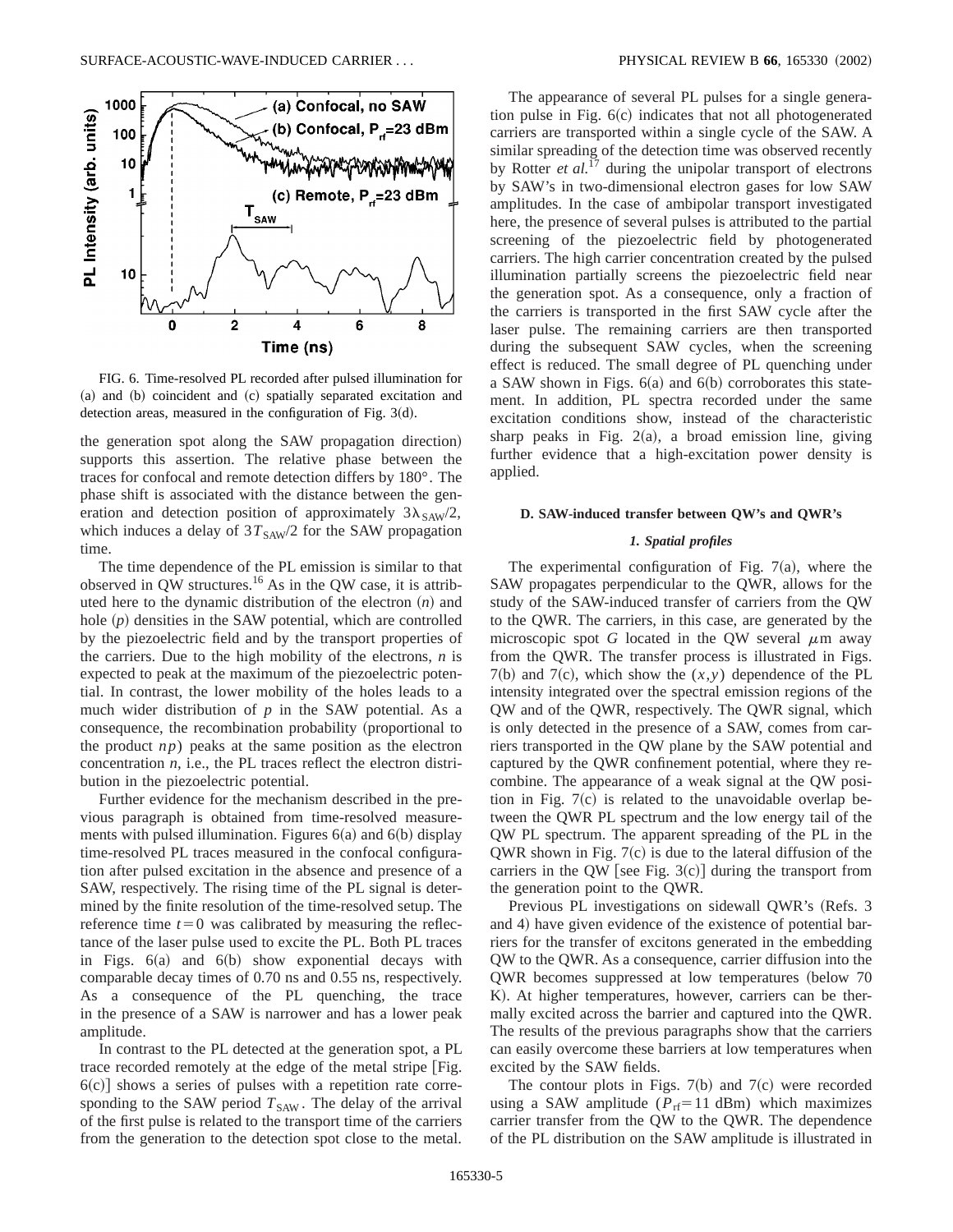

FIG. 7. (a) Experimental setup for carrier transport measurements from QW's to QWR's. The spatial distribution of the PL emission from the QW and for the QWR for a SAW amplitude  $P_{rf} = 11$  dBm are shown in  $(b)$  and  $(c)$ , respectively. The contour plots in (d) and (e) show the PL intensity from the QW and QWR, respectively, as a function of the rf power ( $P_{\text{rf}}$ , vertical scale). The PL was excited at position *G* and detected along the dotted line in (a).

Figs.  $7(d)$  and  $7(e)$ . The PL was detected along the *y* direction for different rf powers (vertical scale), and integrated over the energy range corresponding either to the  $QW$  [cf. Fig.  $7(d)$  or to the QWR signal [cf. Fig.  $7(e)$ ]. Up to rf powers of about 11 dBm, the PL intensity profiles from the QW show an abrupt reduction at the edge of the QWR (*y*  $=7 \mu m$ ). At this rf power level, the PL signal at the QWR position reaches its maximum intensity. Interestingly, a further increase of  $P_{\text{rf}}$  results in a decrease of the PL emission from the QWR.

The decrease and, eventually, the complete quenching of the QWR PL for high SAW intensities can be attributed to  $(i)$  an increase of the carrier diffusion length in the direction parallel to the wavefront, or (ii) to carrier extraction from the QWR potential by the SAW field. In order to check the first possibility, we measured the spatial dependence of the PL intensity along the QWR, i.e., parallel to the wavefront (not shown). The PL, in this case, was excited by a microscopic spot placed on the QWR position. While the carrier diffusion length along the QWR remains basically the same, the total integrated PL intensity shows a monotonic decrease with increasing  $P_{\text{rf}}$ . The lateral carrier diffusion is thus not the cause of the decay of the recombination rate.

The above results suggest that carriers can be extracted from the confinement potential of the QWR by the piezoelectric field, with an extraction probability increasing with the SAW intensity. The investigations mentioned above of Refs. 3 and 4 also demonstrated that at elevated temperatures carriers trapped in the sidewall QWR can be thermally excited into the the QW. In order to estimate if a similar process can be induced at low temperatures by a SAW, we determined the longitudinal electric field necessary to overcome the QWR confinement potential. For this purpose, we assumed as in Ref. 18 that the confinement energies for electrons and holes can be approximated as

$$
U_i(y) = \varepsilon_i(0) + [\varepsilon_i(\infty) - \varepsilon_i(0)] \tanh^2(ay), \qquad (1)
$$

where  $\varepsilon_i(0)$  and  $\varepsilon_i(\infty)$  denote the energy in the wire (*y*  $(50)$  and in the well ( $y \rightarrow \infty$ ) for electrons ( $i = e$ ) and holes  $(i=h)$ . These energies, which are determined by the corresponding confinement potential, were obtained by assuming that the total exciton confinement energy of approx. 40 meV is distributed in a ratio of 6:4 between the conduction and valence bands. The full width at half maximum of the potential [given by 2 arctanh $(0.5)/a$ ] was taken equal to the QWR width of approximately 50 nm. The electric field necessary to completely flatten the confinement potential for electrons is found by derivating Eq.  $(1)$  to be approx. 3.4 kV/cm. This field corresponds to the longitudinal piezoelectric field of a  $\left[\overline{2}33\right]/(311)$  SAW with an acoustic power density of about 30 W/m. By taking into account that the rf coupling losses are typically on the order of 7 dBm, we need a nominal rf power on the transducers of 13 dBm to generate such a SAW. This power level is consistent with the  $P_{\text{rf}}$  values in Fig. 7(e).

The process of carrier capture into and escape from the QWR is illustrated in Fig. 8. When the SAW potential energy  $-q\Phi_{SAW}$  is minimum at the QWR position, electrons are transferred to the QWR [cf. Fig. 8(a)]. These negatively charged carriers can escape from the QWR potential when the SAW potential energy turns to zero and the induced longitudinal electric field reaches its maximal value  $[Fig. 8(b)].$ Similar arguments can be used to describe the transfer and escape of holes during the second half of the SAW cycle [cf. Figs. 8 $(c)$  and 8 $(d)$ ]. The behavior described above is expected to occur for large SAW amplitudes, where no carrier storage in the QWR takes place. For lower amplitudes, PL pulses are expected when electrons reach the QWR [as in Fig.  $8(a)$ ] and recombine with trapped holes.

We have tried to directly detect carriers extracted from the QWR by placing a metal stripe at the right side of the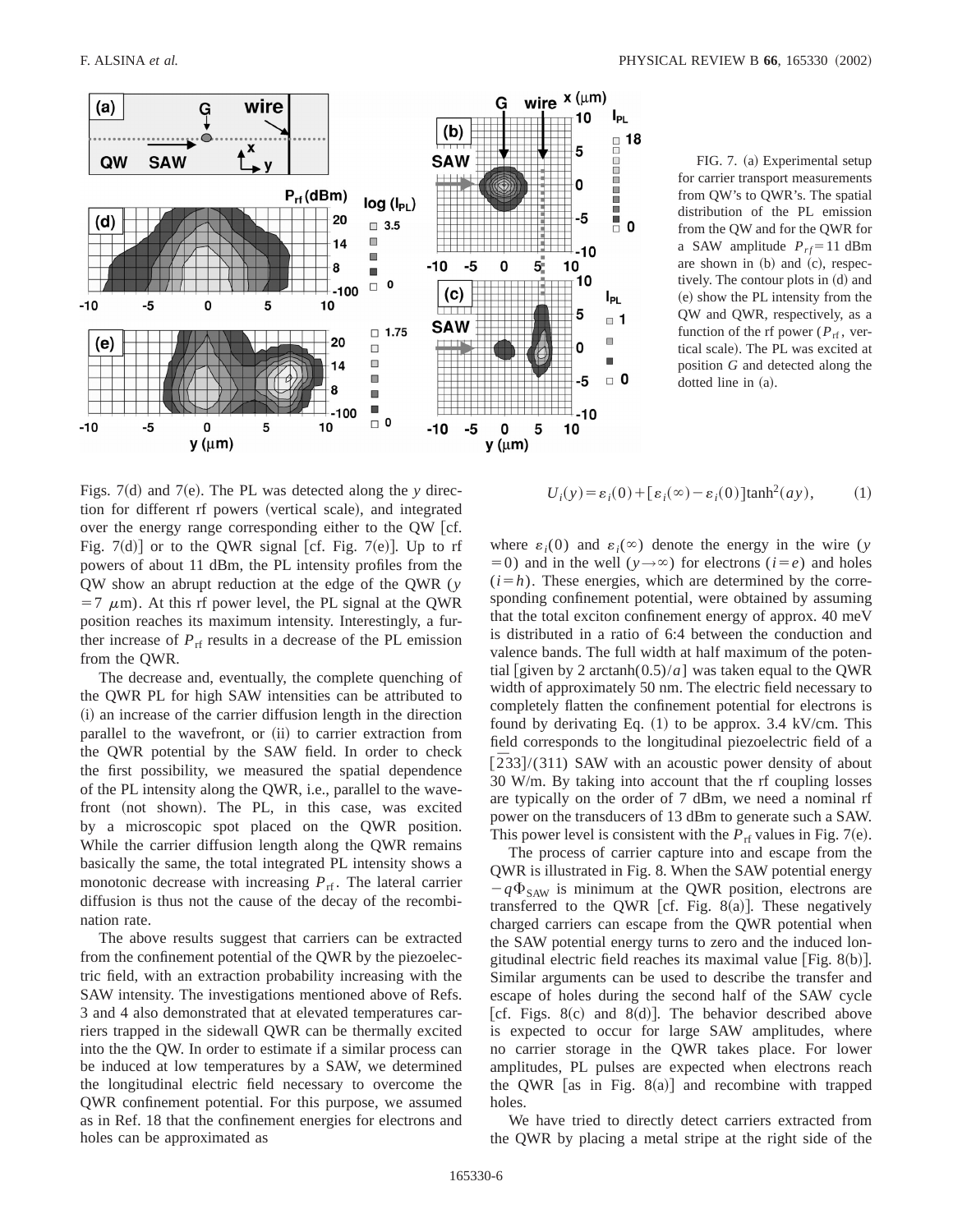

FIG. 8. Potential energy across the QWR as modified by the piezoelectric potential of a SAW for times corresponding to  $(a)$ minimum, (b) and (d) zero, and (c) maximum values of the potential energy of the SAW  $-q\Phi_{SAW}$  at the QWR position.

QWR in Fig.  $7(a)$  and by detecting at its edge the PL excited by a spot located at the QWR position. Unfortunately, the poor transport efficiency of the QW under study has prevented the detection of the weak PL signal in these experiments.

# *2. Carrier dynamics*

The dynamics of the transfer process between QW's and  $QWR$ 's is illustrated in Fig. 9 $(a)$ , which shows the QWR PL in the experimental configuration of Fig.  $7(a)$  after pulsed laser excitation. The remotely detected signal at the QWR position is characterized again by an oscillatory behavior with a pulse separation of  $T<sub>SAW</sub>$ , i.e., carriers are periodically transferred to the QWR. As discussed above, this behavior is related to the high carrier concentration generated by the



FIG. 9. Time-resolved PL recorded after pulsed illumination for  $(a)$  excitation in the QW and detection at the QWR areas and  $(b)$ coincident excitation and detection areas on top of the QWR.

pulsed laser. After a fraction of carriers is removed during the first SAW cycle, the reduction of the screening effect allows a more efficient transport in the second cycle. As a result, the intensity of the second pulse in Fig.  $9(a)$  is higher than that of the first one.

For low SAW amplitudes, the time-resolved PL is expected to differ from the behavior of the previous paragraph because the carriers cannot leave the wire. Since the longitudinal piezoelectric field vanishes twice in a SAW cycle, it follows that the PL should be modulated at  $2\omega_{SAW}$ . In order to check this aspect, time-resolved measurements were performed with the generation spot placed directly on the QWR. The PL in this case  $[cf. Fig. 9(b)]$  shows a strong signal just after the pulsed laser excitation together with oscillations during the decay time. Contrary to the model discussed above, however, the oscillations have a period of  $T_{SAW}$ . The occurrence of a  $T_{SAW}$  period instead of the expected  $T_{SAW}/2$ can be explained by the limited spatial resolution of our setup. The diameter of the laser spot is larger than the lateral dimensions of the QWR, so that carriers are also generated in the neighboring QW region. Therefore, we relate the oscillations in Fig.  $9(b)$  to the transfer of these carriers to the QWR, which masks the observation of the carrier dynamics within the QWR.

The pulsed behavior described above was obtained in a regime of low and intermediate rf power  $P_{\text{rf}}$ , where QW-QWR carrier transfer processes dominate and the PL detected from the QWR shows oscillations at  $\omega_{\text{SAW}}$ . For high  $P_{\text{rf}}$ , however, a suppression of the QWR confinement potential takes place and escape processes set in. In this case, the PL detected confocally from the QWR is strongly quenched and the pulsed behavior vanishes.

### **IV. CONCLUSIONS**

We have investigated the ambipolar transport of photogenerated carriers between GaAs QW's and QWR's by the piezoelectric field of a SAW. The experiments were performed for SAW propagation parallel and perpendicular to the wires. In the first configuration, the confinement potential of the QWR prevents the lateral diffusion of the carriers, so that they are transported as well-defined charge packages over long distances along the wire. The transport mechanism is otherwise similar to that observed in QW's, with electrons and holes being transported at the maximum and minimum of the SAW potential, respectively. Potential fluctuations arising from inhomogeneities in the QWR thickness seem to be a source of carrier trapping, which undermine the transport efficiency. The trapping effect, however, can be overcome by increasing the SAW intensity. These results show that sidewall QWR's can be used as carrier transport channels without the deleterious surface recombination effects expected for etched channels.

The configuration where the SAW propagates perpendicularly to the QWR allows for a controlled transfer of carrier between the QW and QWR. We have observed two different